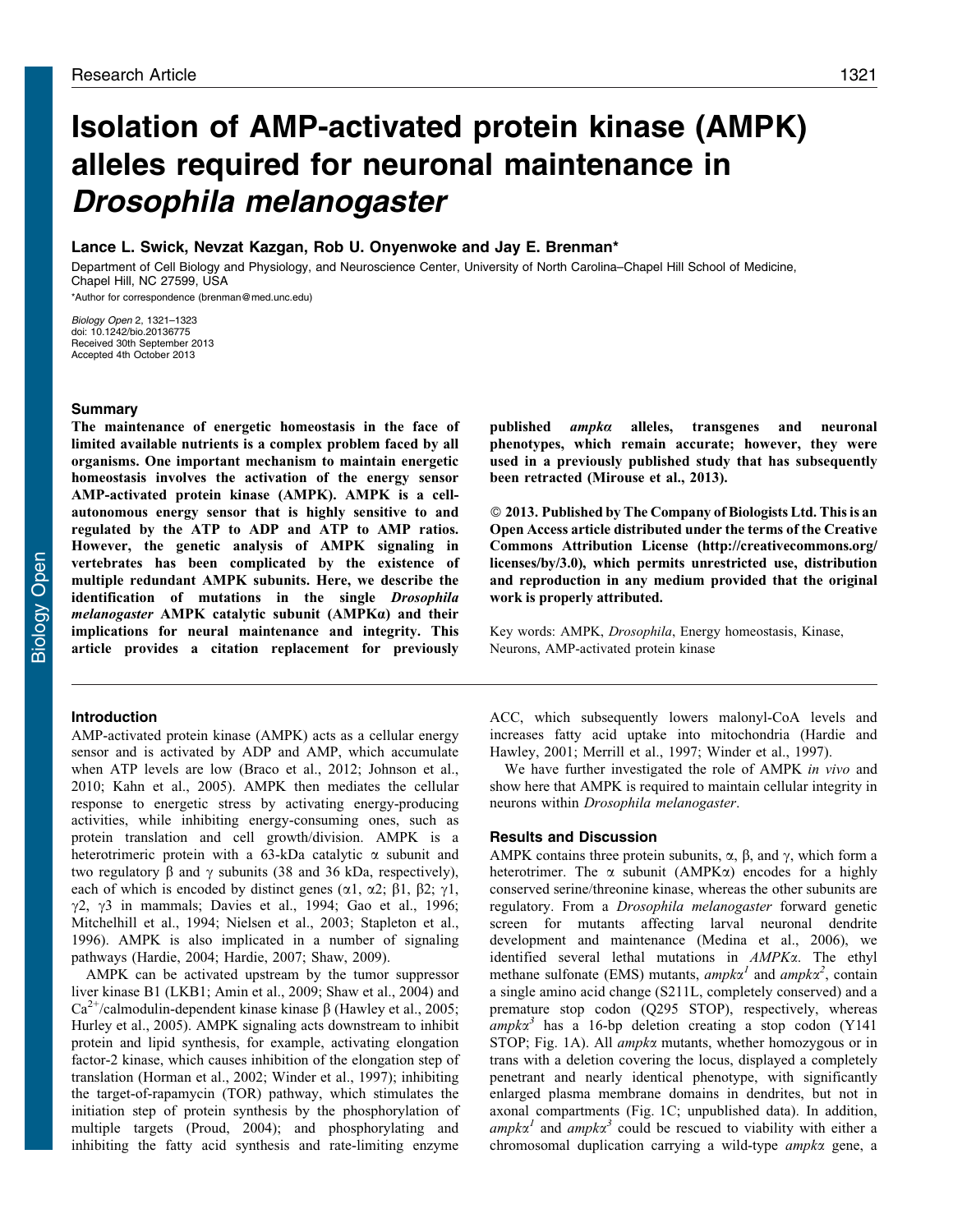<span id="page-1-0"></span>

Fig. 1. Identification of mutations within the single Drosophila melanogaster ampka gene. (A) Schematic domain representation of AMPKa and corresponding genetic lesions in mutants. The serine/threonine kinase domain (black, aa 39–280) and T-Loop (gray, aa 167–194) are shown with the sites of mutations, S211L, Q295STOP, and Y141STOP, for ampka<sup>1</sup>, ampka<sup>2</sup>, and ampka<sup>3</sup>, respectively. (B) Representative image of wild-type da neurons expressing an Actin::GFP fusion transgene in a second instar larva. (C) ampka mutants display enlarged plasma membrane domains (arrows) in sensory neuron dendrites, but not axons. (D) A wild-type ampka transgene expressed autonomously within da neurons completely rescues the dendrite phenotype. (B–D) Background genotypes are w; Gal4109(2)80, UAS-actin::GFP. Anterior toward the left and dorsal toward the top. Bars,  $20 \mu m$ .

wild-type  $AMPK\alpha$  transgene, or a transgene that is tagged with the red fluorescent protein mCherry (Fig. 1D; see Materials and Methods). The requirement for *ampka* is cell autonomous because transgene expression within only neurons rescues the phenotype (Fig. 1D). Therefore, these mutations represent genetic disruptions of the single AMPKa catalytic subunit in the *D. melanogaster* genome. (These data and these alleles were previously published as a part of a retracted study [\(Mirouse et al.,](#page-2-0) [2013\)](#page-2-0) but accurately allow the genetic analysis of AMPK function *in vivo*.)

The recovery of null mutations in *ampka* has allowed for in vivo analysis of AMPK function in a multicellular organism, which has revealed an unexpected role for the kinase in the maintenance of cell integrity. This implies that at least one of the pathways that normally maintain cell integrity cannot function without AMPK activity. These results are in agreement with previous studies that have investigated the role of both  $AMPK\beta$  and  $AMPK\gamma$  in neural maintenance and neurodegeneration in Drosophila, and found that both of these AMPK regulatory subunits are also essential to the maintenance of neural integrity (Andersen et al., 2012; Spasić et al., 2008; Tschäpe et al., 2002).

## Materials and Methods

#### Mutant AMPK $\alpha$  allele isolation and characterization

An ethyl methane sulfonate mutagenesis screen on the X chromosome was performed as previously described ([Medina et al., 2006](#page-2-0)). Early second instar larvae were visually screened for dendritic defects using fluorescent microscopy. The *ampk*<sub>x</sub> mutants, lethal at late second/third instar stages, were mapped to  $\sim$ 150 kb on the X chromosome using a molecularly defined deficiency (Df[1]Exel6227), an undefined deficiency (Df[1]AD11), and a duplication of the Y chromosome (Dp[1;Y]/Df[1]svr). Predicted coding regions for genes in the region were sequenced using PCR amplicons made from mutant genomic DNA, and one gene (AMPKa; CG3051; NM 057965) was discovered that had significant mutations in all three alleles. Alleles have been contributed to the Bloomington Stock Center.

## Construction of AMPK<sub>x</sub> transgenes

The wild-type  $AMPK\alpha$  transgene was cloned into the  $pUAST$  vector (Brand and Perrimon, 1993) as an EcoRI–BglII fragment of an EST, corresponding to an AMPKa-RA transcript [\(http://flybase.org\)](http://flybase.org). The mCherry-AMPKa fusion protein was made using a mCherry construct (provided by R. Tsien, University of California, San Diego, San Diego, CA) at the N terminus fused in-frame to AMPKa into the  $pUAST$  vector. The  $UAS-mCherry-AMPK\alpha$  transgene rescues viability and fertility when expressed by Ubiquitin-Gal4 in either  $ampkx<sup>1</sup>$  or  $ampkx<sup>2</sup>$ mutants. The phosphomimetic-activated form of  $AMPK\alpha$  ( $AMPK\alpha$  T184D) was made by PCR-based, site-directed mutagenesis converting base C549 to G549.<br>The transgenes were introduced into a  $w^{IIB}$  stock by P element-mediated transformation. Transgenes have been contributed to the Bloomington Stock Center.

#### Neuron visualization technique

Larvae were covered in a glycerol solution at 22<sup>°</sup>C and gently covered with a coverslip  $(22\times50 \text{ mm})$ : Fisher Scientific) to restrict movement, but not cause bursting of the body wall. Images were quickly taken using a Pan-Neofluar  $40\times$ / 1.3 NA oil immersion lens with a 2-um optical slice and LSM Imaging software (Carl Zeiss MicroImaging, Inc.). Images were resized and cropped with Photoshop (Adobe), and imported into Illustrator (Adobe) for labels and arrangement.

#### Funding

This research received no specific grant from any funding agency in the public, commercial or not-for-profit sectors.

# Competing Interests

The authors have no competing interests to declare.

#### **References**

- [Amin, N., Khan, A., St Johnston, D., Tomlinson, I., Martin, S., Brenman, J. and](http://dx.doi.org/10.1073/pnas.0812469106) McNeill, H. [\(2009\). LKB1 regulates polarity remodeling and adherens junction](http://dx.doi.org/10.1073/pnas.0812469106) [formation in the Drosophila eye.](http://dx.doi.org/10.1073/pnas.0812469106) Proc. Natl. Acad. Sci. USA 106, 8941-8946.
- [Andersen, R. O., Turnbull, D. W., Johnson, E. A. and Doe, C. Q.](http://dx.doi.org/10.1016/j.ydbio.2011.12.047) (2012). Sgt1 acts [via an LKB1/AMPK pathway to establish cortical polarity in larval neuroblasts.](http://dx.doi.org/10.1016/j.ydbio.2011.12.047) Dev. Biol. 363[, 258-265.](http://dx.doi.org/10.1016/j.ydbio.2011.12.047)
- [Braco, J. T., Gillespie, E. L., Alberto, G. E., Brenman, J. E. and Johnson, E. C.](http://dx.doi.org/10.1534/genetics.112.143610) [\(2012\). Energy-dependent modulation of glucagon-like signaling in Drosophila via](http://dx.doi.org/10.1534/genetics.112.143610) [the AMP-activated protein kinase.](http://dx.doi.org/10.1534/genetics.112.143610) Genetics 192, 457-466.
- Brand, A. H. and Perrimon, N. (1993). Targeted gene expression as a means of altering cell fates and generating dominant phenotypes. Development 118, 401-415.
- [Davies, S. P., Hawley, S. A., Woods, A., Carling, D., Haystead, T. A. and](http://dx.doi.org/10.1111/j.1432-1033.1994.tb19001.x) Hardie, D. G. [\(1994\). Purification of the AMP-activated protein kinase on](http://dx.doi.org/10.1111/j.1432-1033.1994.tb19001.x) [ATP-gamma-sepharose and analysis of its subunit structure.](http://dx.doi.org/10.1111/j.1432-1033.1994.tb19001.x) Eur. J. Biochem. 223, [351-357.](http://dx.doi.org/10.1111/j.1432-1033.1994.tb19001.x)
- [Gao, G., Fernandez, C. S., Stapleton, D., Auster, A. S., Widmer, J., Dyck, J. R.,](http://dx.doi.org/10.1074/jbc.271.15.8675) Kemp, B. E. and Witters, L. A. [\(1996\). Non-catalytic beta- and gamma-subunit](http://dx.doi.org/10.1074/jbc.271.15.8675) isoforms of the 5'[-AMP-activated protein kinase.](http://dx.doi.org/10.1074/jbc.271.15.8675) J. Biol. Chem. 271, 8675-8681.
- Hardie, D. G. [\(2004\). The AMP-activated protein kinase pathway new players](http://dx.doi.org/10.1242/jcs.01540) [upstream and downstream.](http://dx.doi.org/10.1242/jcs.01540) J. Cell Sci. 117, 5479-5487.
- Hardie, D. G. [\(2007\). AMP-activated/SNF1 protein kinases: conserved guardians of](http://dx.doi.org/10.1038/nrm2249) cellular energy. [Nat. Rev. Mol. Cell Biol.](http://dx.doi.org/10.1038/nrm2249) 8, 774-785.
- Hardie, D. G. and Hawley, S. A. [\(2001\). AMP-activated protein kinase: the energy](http://dx.doi.org/10.1002/bies.10009) [charge hypothesis revisited.](http://dx.doi.org/10.1002/bies.10009) Bioessays 23, 1112-1119.
- [Hawley, S. A., Pan, D. A., Mustard, K. J., Ross, L., Bain, J., Edelman, A. M.,](http://dx.doi.org/10.1016/j.cmet.2005.05.009) Frenguelli, B. G. and Hardie, D. G. [\(2005\). Calmodulin-dependent protein kinase](http://dx.doi.org/10.1016/j.cmet.2005.05.009) [kinase-beta is an alternative upstream kinase for AMP-activated protein kinase.](http://dx.doi.org/10.1016/j.cmet.2005.05.009) Cell [Metab.](http://dx.doi.org/10.1016/j.cmet.2005.05.009) 2, 9-19.
- [Horman, S., Browne, G., Krause, U., Patel, J., Vertommen, D., Bertrand, L.,](http://dx.doi.org/10.1016/S0960-9822(02)01077-1) [Lavoinne, A., Hue, L., Proud, C. and Rider, M.](http://dx.doi.org/10.1016/S0960-9822(02)01077-1) (2002). Activation of [AMP-activated protein kinase leads to the phosphorylation of elongation factor 2](http://dx.doi.org/10.1016/S0960-9822(02)01077-1) [and an inhibition of protein synthesis.](http://dx.doi.org/10.1016/S0960-9822(02)01077-1) Curr. Biol. 12, 1419-1423.
- [Hurley, R. L., Anderson, K. A., Franzone, J. M., Kemp, B. E., Means, A. R. and](http://dx.doi.org/10.1074/jbc.M503824200) Witters, L. A. [\(2005\).](http://dx.doi.org/10.1074/jbc.M503824200) [The](http://dx.doi.org/10.1074/jbc.M503824200)  $Ca^{2+}/cal$  $Ca^{2+}/cal$ calmodulin-dependent protein kinase kinases are [AMP-activated protein kinase kinases.](http://dx.doi.org/10.1074/jbc.M503824200) J. Biol. Chem. 280, 29060-29066.
- [Johnson, E. C., Kazgan, N., Bretz, C. A., Forsberg, L. J., Hector, C. E., Worthen,](http://dx.doi.org/10.1371/journal.pone.0012799) [R. J., Onyenwoke, R. and Brenman, J. E.](http://dx.doi.org/10.1371/journal.pone.0012799) (2010). Altered metabolism and persistent [starvation behaviors caused by reduced AMPK function in Drosophila.](http://dx.doi.org/10.1371/journal.pone.0012799) PLoS ONE 5, [e12799.](http://dx.doi.org/10.1371/journal.pone.0012799)